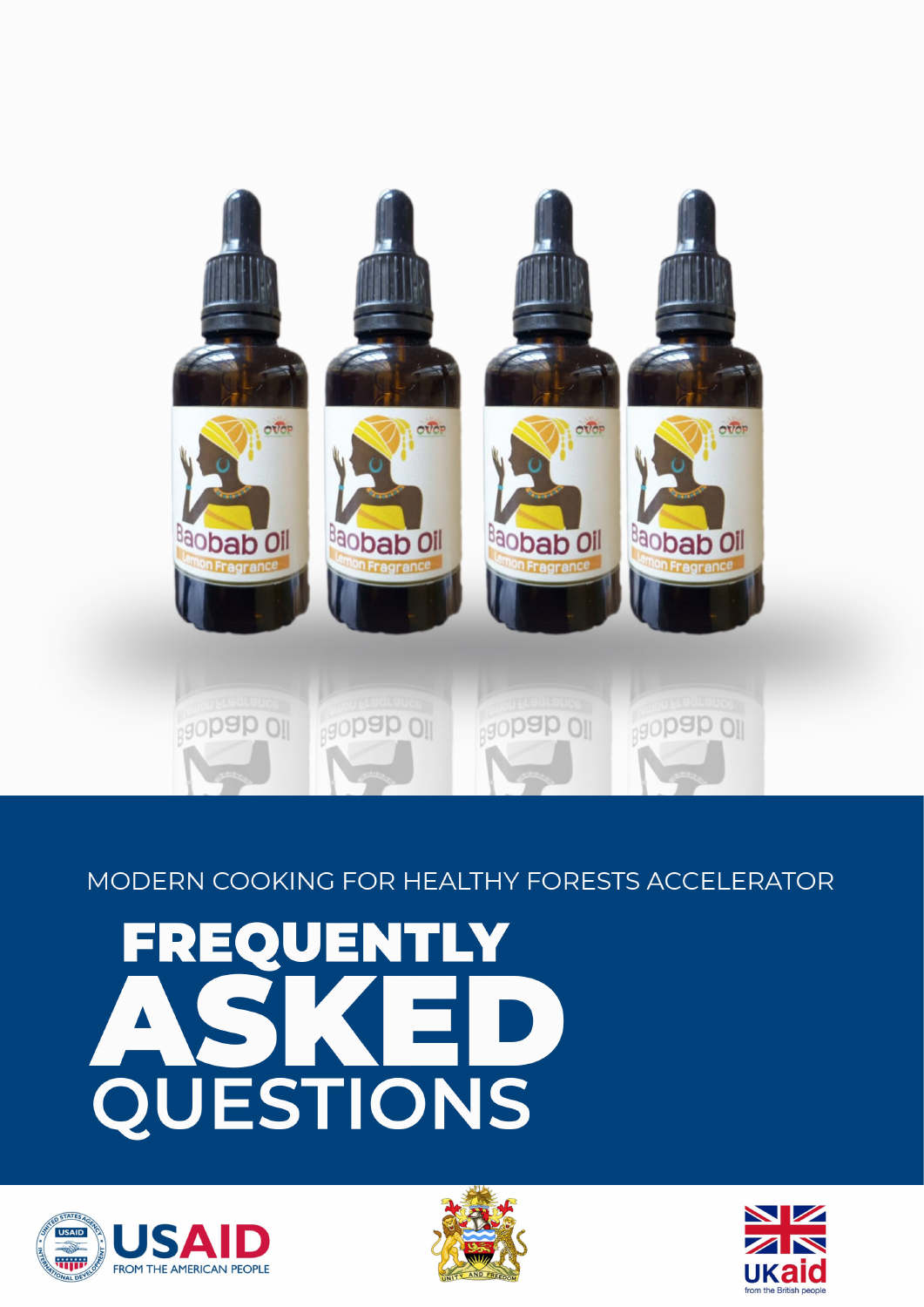The information sessions for forest friendly and landscape restoration enterprise and entrepreneurs will be conducted in Lilongwe, Salima, Dedza, Mzimba Mzuzu, and Nkhatabay.

Below are some of the envisaged FAQs. These have been developed to aid the preparedness of the team as experience has shown that these are some of the commonly asked questions when a project is rolling out.

# **1. What is the Modern Cooking for Healthy Forests in Malawi (MCHF) Accelerator Forest Friendly and Forest Landscape Restoration Challenge?**

MCHF defines Forest Friendly and Forest Landscape Restoration enterprises as those enterprises that produce, process or otherwise add value to natural and/or agricultural products that can be produced at scale without risk of forest or land degradation. MCHF is an activity co-funded by USAID and UKAID, and is designed to promote sustainable forest management in Malawi and promote sustainable energy options to maintain forest cover and reduce land-based emissions. MCHF will help Malawi reduce unsustainable tree cutting in both public and customary forests, improve forest cover as well as conserve associated watersheds.

The MCHF Accelerator Forest Friendly and Forest Landscape Restoration Challenge has been introduced in order to identify, nurture and scale up selected forest friendly and land restoration businesses within the MCHF central landscape (which spans Dedza-Lilongwe-Salima), and the northern landscape (which spans Mzimba, Mzuzu and Nkhatabay). This may include but is not limited to enterprises that sustainably harvest/cultivate and commercialize natural products ; cultivate and commercialize tree crop; high value wood/alternative biomass; and last but not least, even woodlots for firewood

# **2. Who can apply?**

Any person, group or cooperative with a business or idea of a business that is focused on forest friendly enterprises. For example, Honey, Moringa, Coffee, Essential Oils, High value timber, Macadamia, and Sunflower.

#### **3. How does it work?**

Applicants will be encouraged to send their applications via a web portal and/ or also through district community development office, either electronically or with a hard copy, after which a team of independent judges will select semifinalist. Selected finalists will go through a 6 months' acceleration program and receive trainings on how to scale up their businesses. Those who successfully complete acceleration program and the training may qualify for some matching grants or seed money of up to MK 3,750,000.00

# **4. Who is eligible to apply?**

This is open to all Malawians entrepreneurs, particularly youth and women, and/ or any business registered in Malawi.

# **5. Is it for the districts where the information sessions are being held only?**

Primarily, this is looking for entrepreneurs in MCHF targeted Districts, notably, Lilongwe, Dedza, Salima, Mzimba, Mzuzu and Nkhata Bay.